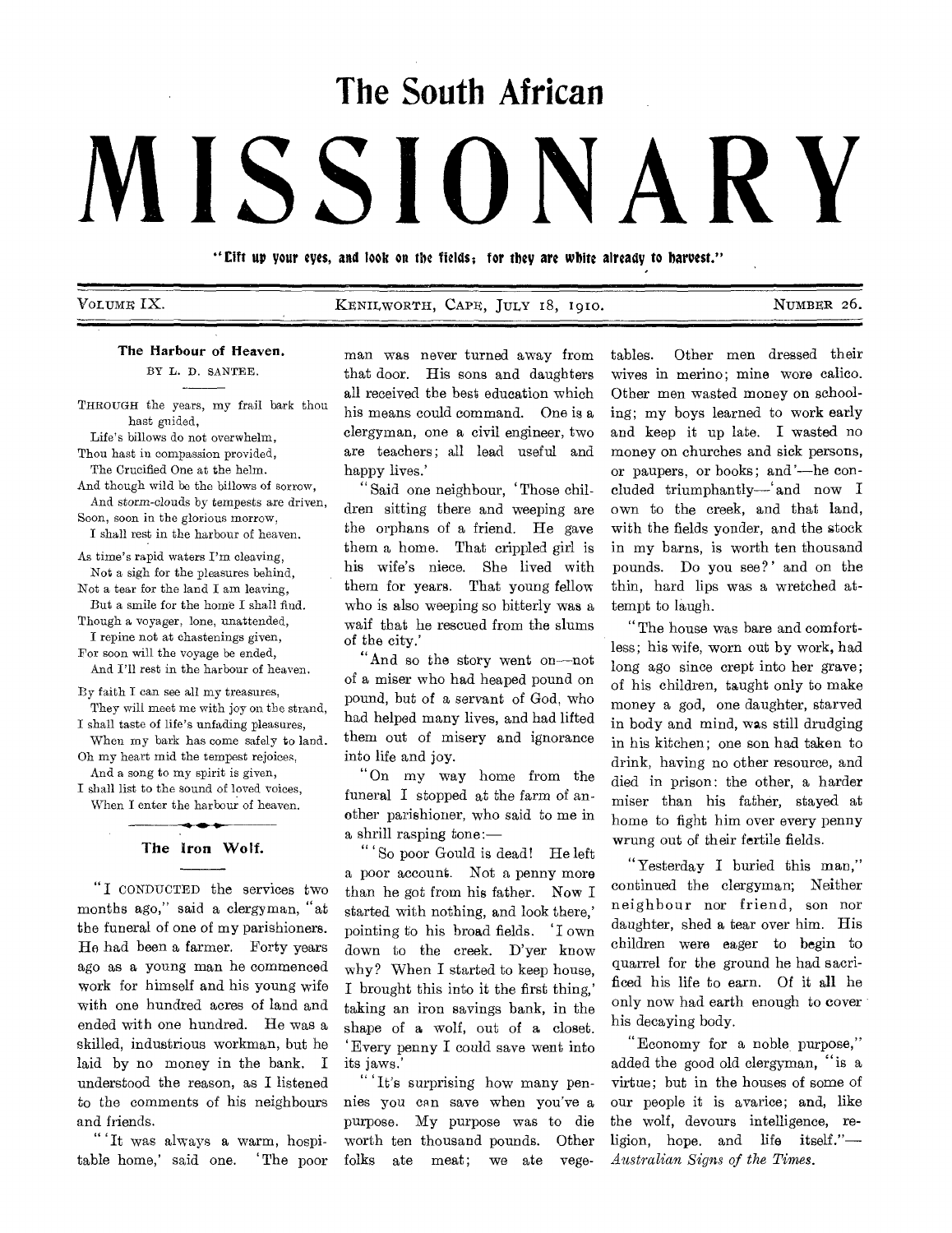### What Shall South Africa Do?

A NUMBER of years ago the Seventh-day Adventists in America, believing that the message must go to ,all the world, and then the end would come, began a systematic plan to extend the work in distant fields as rapidly as possible.

The work in Europe was given financial support for some years. It developed slowly at first, but in time it gained sufficiently in adherents to the faith so that the conferences there, in bumble recognition of what God had done in bringing the message to them through the self-sacrificing labours and gifts of others, decided to take the responsibility of carrying forward the well-begun work without asking further aid of the General Conference.

The European field is now donating large sums annually toward carrying the work into new fields beyond their own borders, and their home field has not suffered by this policy, but it has been strengthened, and is growing strong and aggressive in advancing all lines of the message.

Australia and Africa were next entered by the General Conference. They sent liberal donations and furnished labourers to start the work in both of these fields. Australia was favoured' with the labours of Elders Daniells, Haskell, White, Corliss, Palmer, and Sister White. Later Elders Irwin, Farnsworth, Olsen, Hennig, and other labourers shared in the work.

At times it seemed that it was a very expensive proposition to establish the work in Australia, but today there are thousands of loyal souls in that field, and they have taken the responsibility of carrying on the work there without the aid of the mission board. Not only so, but they have caught the spirit of the message, and they are now furnishing labourers and means to carry the work into the South Sea Islands. God is greatly blessing them in this undertaking. He is always with those who take

hold of His work in- harmony with His word.

South Africa has for years been receiving much help both of men and means from the General Conference that the work in this field might be firmly established, and a eonstituancy developed that would not only carry forward the work in its immediate field, but extend it in the vast mission territory that lies at our door.

What shall be the policy of South Africa for the future? Is it not time that we should all take hold together and lay plans to make the work selfsupporting in this field? Do I hear you say that our constituency is small! Yes, but we must all become missionaries and by systematic plans and the free use of our literature and means, increase the constituency.

It may be said that our offerings for missions are small, which is true, but we must increase them. "Go forward" is God's command to South Africa to-day as much as it Was to Israel in the days of Moses.

The little efforts that have recently been made to advance the work, have been greatly blessed of God. The danger is that we shall rest satisfied with the little. Shall we not rather plan to share with the mission board in raising funds and furnishing labourers for the near-by mission fields, which are white already to the harvest? What shall South Africa do?

R. C. PORTER.

# How I Spent the Last Week in June.

A FEW weeks ago one of our native teachers went to find a place to open a new out-school. He found one almost at the extreme north-west of the territory of the Matabili's, sixty-four miles from here. The people wanted him to open a school among them, but as they are the head induna's people, we could do nothing without first obtaining his permission.

We therefore started out on Sunday morning with two of our native teachers to see the head induna, Gambu, and to visit some of the outschools. Our first stop was at the Uluhabe River, where we had a short visit with the teacher of the :school there. The next stopping place was a white trading station twenty-five miles from here, where we arrived at dark.

Leaving the next morning at nine o'clock, we reached the induna's kraal at 4:30 p. m. He was not at home and did not arrive until nearly noon the following day. As soon as he returned we made known our errand and were very cordially received. We told him they were his people, and we had come to tell him we wanted to send a teacher down to teach them. He said he was willing, if the people wanted a teacher, and thanked us for telling him. One could soon see he was no ordinary native. In his kraal were three large waggons, a scotch-cart, trap, horse, 2 mules, donkeys, and numbers of cattle, sheep, and goats. It is impossible to tell how many cattle he has, as they are scattered all over the country. At the lowest estimate he is said to have at least two or three thousand.

As soon as we had finished our interview with him, we started out for our school down on the Enandi River, about twelve miles distant, where we arrived at 3:30 p. m. We found our school doing good , work, thirty-nine being in attendance. The teachers are building a new schoolhouse at present. In the evening we sat around the fire and sang hymns. A number of the children and young people gathered with us, and seemed to enjoy it very much.

The next morning at 3:30 found us again on our journey to where we expected to open the new out-school. At sunrise we arrived, it being about twelve miles from the Enandi where we have our school. Such a country as we passed through on our way down! In some places the kraals are only a few hundred yards apart. We could hear the native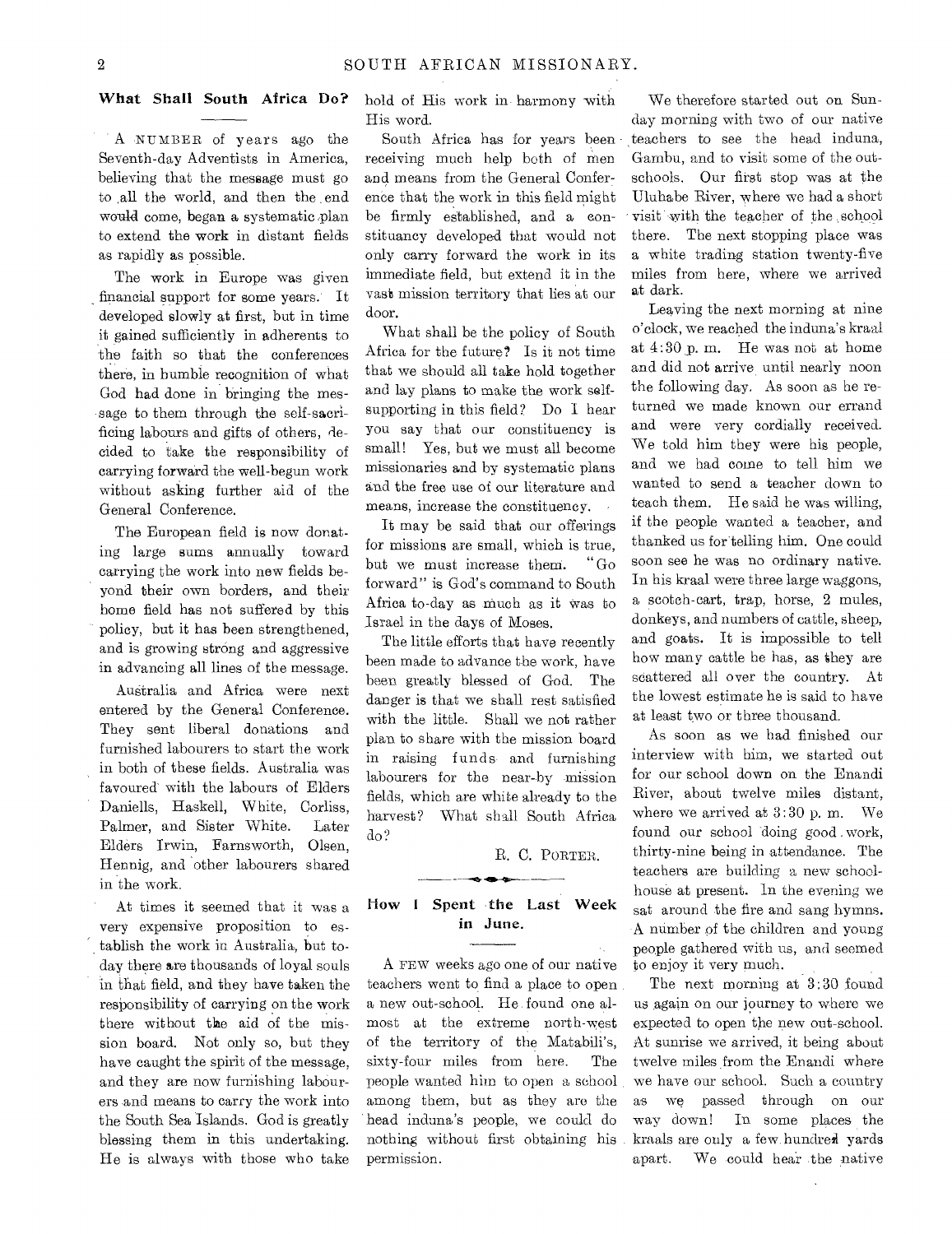fowls crowing the whole way down. On arriving at the place we told the headman of the kraal we had seen Gambu, and that **he was** willing for the teacher to teach them, also that we wanted him to call all the men of the neighbouring kraals together. At about eleven o'clock twenty men **were** gathered together and we spoke **a few words** to them. They all said they wanted the teacher, but had **no children.** This is what they **always**  say. **I told** them we did not **expect to begin** with a full school and it was all right ahout **the children; all we**  wanted **was for them to send** their children **to school. In 'one** kraal I saw at **least** twenty **young** people and **children of school age. I** also heard the **headman** say to some of the children, **"You** must all go **to**  school," The **young** people all want the school and **say** they will attend as soon as it is opened. The prospects are good **for a** strong school to be raised up here.

Leaving at 1:30 p. m. found us back at the Enandi at 4:30 p. m. **After** resting until midnight we again **started** for home; this time to have **to travel** through twenty miles of uninhabited **forest,** where not even a drop **of 'water can** be **obtained.** Very few ever attempt to **cross it** in the daytime, but travel at **night.** Eleven o'clock• the next **day we** arrived at 1VIkupavula, **a distance of** thirty miles from the **Enandi.** After a three hours' rest we **made** another start and slept at the Uluhabe River, six miles further **on.** By making an early **start next day, 9 a.** m. found us home again. In all we covered 131 miles in the five days we were gone. All along we were able to converse with the natives without an interpreter, and found the language exactly **the** same as that spoken here.

As we **travelled** along and saw hundreds, yea, **thousands** of natives sitting **in darkness, we** wondered how **the gospel would** ever be able to **reach them.** The harvest surely is great, but where are the labourers?

**J.** VICTOR WILSON.

# Cbe Paper 'Mork.

Cape Conference, for week ending July I, 1910.

| NAME              | TERRITORY           | PAPER | NO. SOLD VALUE OF PAPERS |      |  |
|-------------------|---------------------|-------|--------------------------|------|--|
| Mrs. J. F. Terry, | Kimberley,          | Misc  |                          | 13 6 |  |
| D. H. Groenewald, | Bloemfontein.       |       | 44                       | 14   |  |
| P. E. Frost,      | East London, Misc., |       |                          |      |  |
| Totals.           | Agents, 3           |       | 93                       |      |  |

# Cho IBooh 'Won.

### Natal-Transvaal Conference, for week ending July i, 1910.

|                                 |                           |                                                |                  |             |         |               |          |      |                |                |           | TOTALS   |                       |          | DEL'D    |          |
|---------------------------------|---------------------------|------------------------------------------------|------------------|-------------|---------|---------------|----------|------|----------------|----------------|-----------|----------|-----------------------|----------|----------|----------|
| $N_{\rm AME}$                   | PLACE                     | BOOK                                           | $\rm\,HRS$       | <b>ORDS</b> |         | $\rm_{VALUE}$ |          |      | HELPS          |                |           |          |                       |          |          |          |
| T. G. Crouch, Pretoria,         |                           | D.R.                                           | $55\frac{1}{2}$  | 29          |         | 2811          | -6       |      |                |                | 98 11     |          | 6                     |          | 4 10     | $\Omega$ |
| E. M. Howard, Vrededorp, D. R.  |                           |                                                | 51               | 58          | 56      | 8             | $\theta$ | 3    | 8              | 6              | 59        | 16       | 6                     | 2        | $\theta$ | 6        |
|                                 | E. van der Molen, Wakker- |                                                |                  |             |         |               |          |      |                |                |           |          |                       |          |          |          |
| stroom.                         |                           | D. R.                                          | $55^{\circ}$     | 7           |         | 5 19          | 6        | 1    | 19             | $\Omega$       |           | 7 18     | 6                     | 5        | $^{2}$   | - 0      |
| H. Sehmidt, Maritzburg,         |                           | B. R.                                          | 18               | 8           | 8       | 8             | $\Omega$ |      | 3              | $\overline{0}$ |           | 8 11     | $\Omega$              |          |          |          |
| E. Enochson, Pietersburg, P. P. |                           |                                                | 23               | 5           | 5       | 5             | - 0      |      | $\overline{4}$ | $\Omega$       | 5         | 9        | $\Omega$              |          |          |          |
| Mrs. Whelan, Jo'burg,           |                           | G. P.                                          | 9                |             |         |               |          |      | 12             | $\Omega$       |           | 12       | $\Omega$              |          | 6        | ∩        |
| Totals, Agents, 6               |                           |                                                | $211\frac{1}{2}$ | 107         | £104 12 |               |          | 0 £6 | 6              |                | 6 £110 18 |          |                       | 6 £11 18 |          | 6        |
|                                 |                           | Cape Conference, for week ending July 1, 1910. |                  |             |         |               |          |      |                |                |           |          |                       |          |          |          |
|                                 |                           |                                                |                  |             |         |               |          |      |                |                |           |          |                       |          |          |          |
| J. F. Terry, Kimberley, C.O.S.  |                           |                                                | 38               | 26          |         | 3 13          | 6        | 5    | 8              | 6              | 9         | $\Omega$ | - 0                   |          |          |          |
| D. H. Groenewald, Bloem-        |                           |                                                |                  |             |         |               |          |      |                |                |           |          |                       |          |          |          |
| fontein.                        | $\rm CO.L.$               |                                                | 31               | 20          | 6       | $\Omega$      | $\Omega$ |      | 3 13           | -6             |           | 9 13     | $\boldsymbol{\kappa}$ |          |          |          |
| P. E. Frost, East London, H. M. |                           |                                                | 26               | 20          |         | 5 10          | $\theta$ |      |                |                |           | 510      | $\Omega$              |          |          |          |
| Totals, Agents, 3               |                           |                                                | 95               | 66          | £15     | 3             | 6.       | -£9  | 9.             | 0              | £24       | 5        | 6                     |          |          |          |

## The Matandane Station and its Out-schools.

THE Matandane Station lies about one hundred miles distant from the Malamulo Mission. It is located on a high elevation, nestling near 'the mountain with pure life-giving air, and with **plenty of good water.** 

Fruit and **vegetables grow** well and the farm is **sufficient to supply** all the needs in this direction, **as well as**  to furnish pasturage for cows **sufficient** to furnish milk and butter for their needs.

This mission has so far been conducted only as a day school. The attendance has been about fifty. Several times students have been turned away who came from Portuguese territory. They were too far away to attend the day school. During our recent visit it was decided that a small boarding school should be started to accommodate such students. One great problem in this field is how to reach the Portuguese. They are entirely under the control of the Catholic clergy. This makes it next to impossible to establish Protestant missions in that territory. So far, I know of but one Protestant mission that has crossed the border. It was established by the request of the Portuguese villagers. Even then it took a long hard battle with the priests before it was permitted. Our hope now is that by providing for students from Portuguese territory, the way may eventually open through their influence to establish mission work among their people.

The Matandane station is under the management of Brother and Sister Konigmacher, and they have **a** good work started. Four natives were baptised during our visit and a church of eleven members was organised, with Brother Konigmacher as Elder and Sister Konigmacher as clerk and treasurer.

This mission has four out-schools from four to twenty miles distant, with an aggregate attendance of one hundred twenty-five. They-have a good prospect of establishing several more out-schools the coming year.

Thus the Malamulo Mission with its six white workers and thirty-three